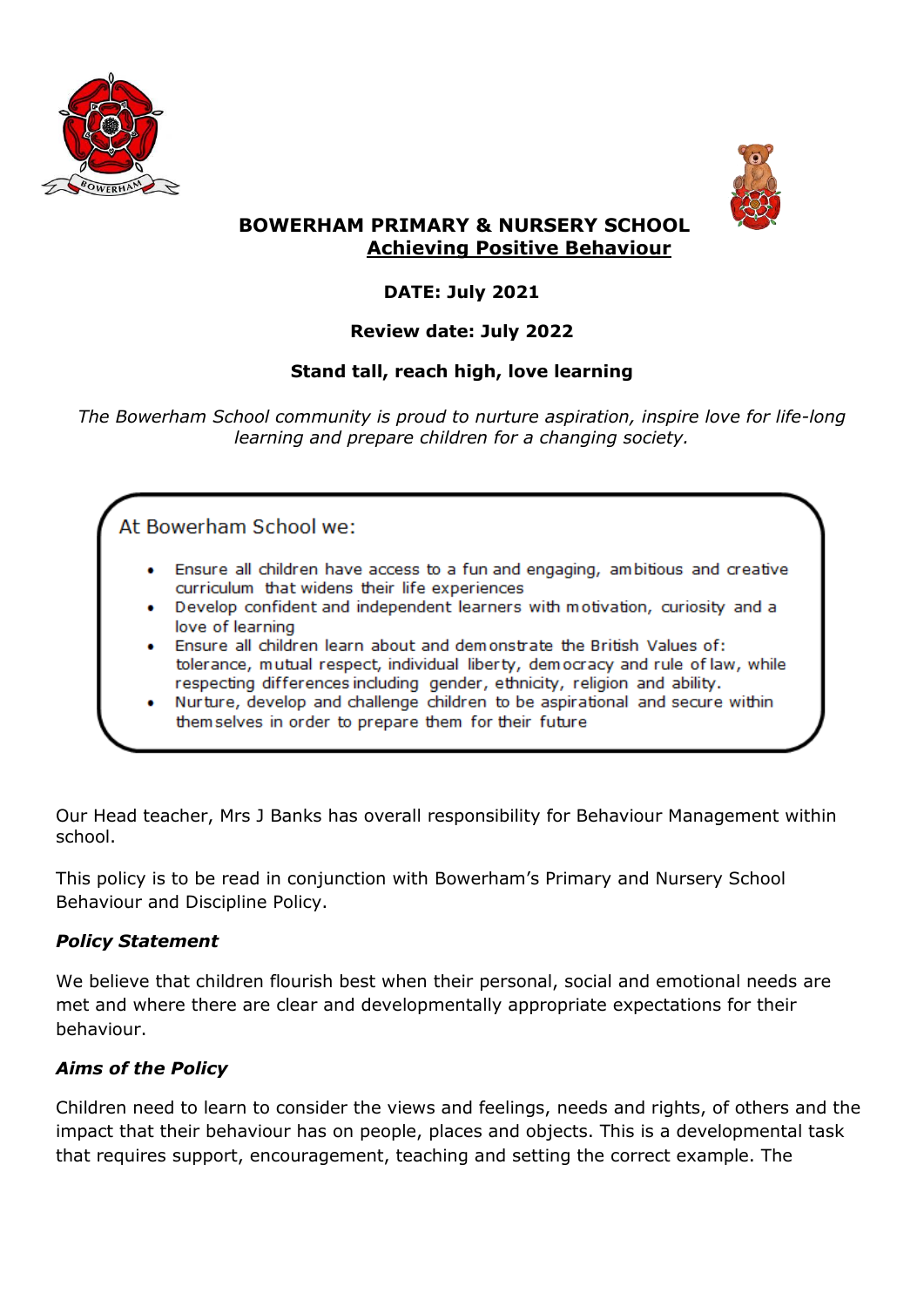principles that underpin how we achieve positive and considerate behaviour exist within the programme for promoting personal, social and emotional development.

### *Expectations*

We require all staff, volunteers and students to provide a positive model of behaviour by treating children, parents and one another with friendliness, care and courtesy.

We will familiarise new staff and volunteers with our behaviour policy and its guidelines for behaviour.

We expect all members of our setting – children, parents, staff, volunteers and students to keep to the guidelines, requiring these to be kept consistently.

We recognise that codes for interacting with other people vary between cultures and require staff to be aware of - and respect – those used by members of our school.

## *Strategies used within our programme for personal, social and emotional development to promote and reward positive behaviour:-*

*In Nursery*

- Star reward chart each child will have their own 'star' and be rewarded with stickers for positive behaviour. When they have 10 stickers they can take their star home to show their parents.
- Bowerham Bear each week two children have the opportunity to take home Bowerham Bear for the weekend, in return for doing for outstanding work, effort or behaviour. These children are our 'Stars of the Week' and are published on the window display and class page of the school website.
- Happy box children's names are put in the happy box; this will then be drawn twice a week to acknowledge brilliant effort or acts of kindness in Nursery.
- Positive comments and stickers are put in the communication books.

#### *In Reception Class*

- Star reward chart –each child will have their own 'star' and will be rewarded with stickers for positive behaviour. When they have 10 stickers they can take their star home to show their parents.
- Team points- children are given individual children team points during P.E based sessions. **Ashton** – Yellow, **Owen** – Red, **Storey** – Green, **Helme** - Blue. These are given to children, either for consistent good work or behaviour, no more than 3 awarded at a time. The winning team each half term is given a 'Winning Wednesday' reward of extra playtime in which the Reception Class children have the opportunity be involved in.
- Citizen of the Week- each week two children are chosen to be the Citizens of Week. This is for a child who has demonstrated the 'Value of the Half Term' throughout the week - these are published on the window display and class page of the website.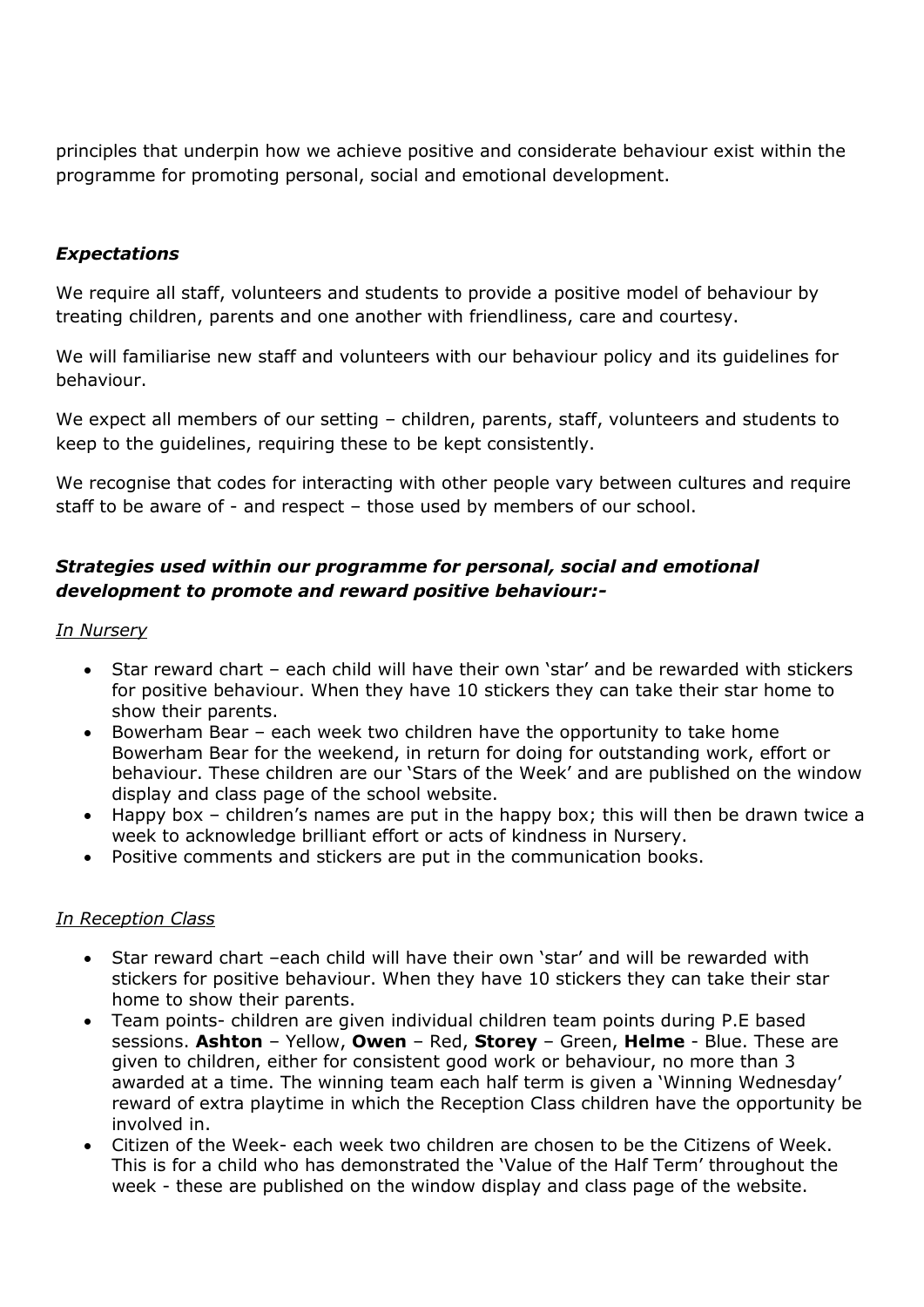- Happy box children's names are put in the happy box; this will be then drawn weekly to acknowledge brilliant effort or acts of kindness in school.
- 'Stars of the Week' awarded to two children for outstanding work, effort or behaviour. The two stars of the week have the opportunity to take home Bowerham Bear for the weekend - and children's names are also published on the window display and class page of the website.
- Marble days children are rewarded for whole class team work, effort and good behaviour. Once 50 marbles have been transferred into a special jar children are then given the opportunity to choose a reward or treat e.g. visit to the park, fancy dress day. (1 marble is good; 2 marbles is outstanding)
- Positive comments and stickers are put in the communication books.
- Each half term we have a whole school Celebration Assembly in which the winning team for Winning Wednesday and the overall citizen of the half term are announced.

#### *Positive Strategies to be used with children who engage in inconsiderate behaviour*

- We require all staff, volunteers and students to use positive strategies for handling any inconsiderate behaviour by helping children to find solutions in ways which are appropriate for the children's ages and stages of development. Such solutions might include, for example, acknowledgement of feelings, explanation as to what was not acceptable and supporting children to gain control of their feelings so they can learn a more acceptable response.
- Staff, volunteers and students will also discuss and use the familiar and consistent language of how children can show their 'Bowerham Best' through the school rules which are; we are gentle, we listen, we are honest, we look after property and we work hard.
- As part of our risk assessment in response to COVID-19, additional Bowerham Best rules have also been put in place. Please see the table below.

| We stay in our home groups through our school<br>day                                | <b>This means:</b><br>To look after each other we only play, work and<br>talk to children in our home group                                                                           |
|-------------------------------------------------------------------------------------|---------------------------------------------------------------------------------------------------------------------------------------------------------------------------------------|
| We wash our hands carefully                                                         | We wash our hands at the start of the day and<br>before and after playtime and lunch. We wash<br>our hands when our teachers ask us to. If we<br>cough and sneeze, we wash our hands. |
| We take care of our own equipment                                                   | We use our own books, pencils, rulers and<br>colours. We keep them safe in our trays when we<br>do not need them. We always use only our own<br>drinking bottle.                      |
| We remember to always catch our coughs and<br>sneezes. We act safely towards others | We catch our coughs and sneezes in a tissue or<br>the inside of our elbow.<br>We never cough or spit at anyone else at all.                                                           |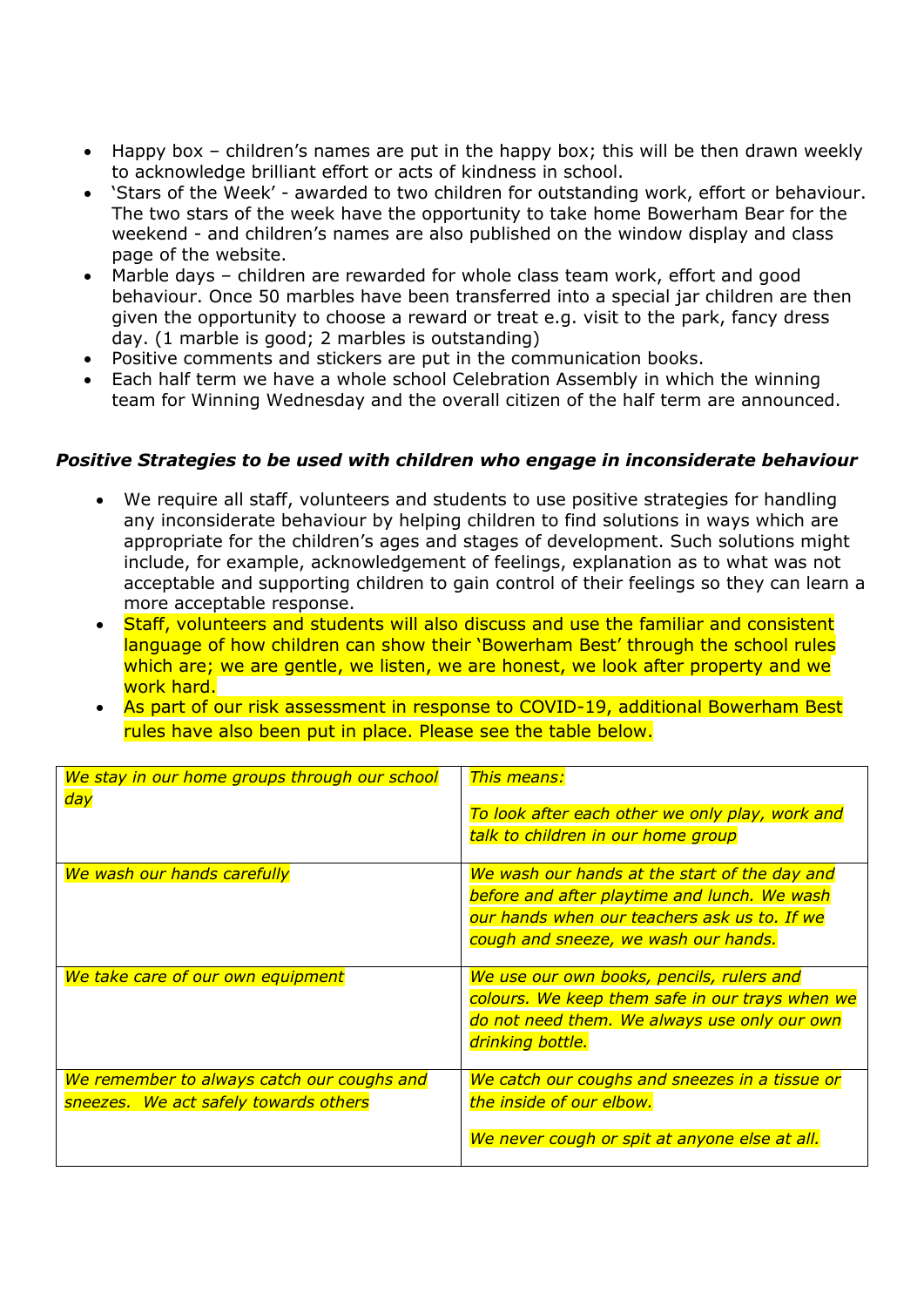- In Reception Class children's behaviour is also managed through the sunshine, cloud and lightening system. This visual behaviour system starts on a daily basis with all children's names on the sunshine. For low level disruption children may move to the cloud and if their behaviour continues then they move to the lightening. Children as a consequence of this may also have time out to think about how they can make the 'right choices'. ABC charts are also used to record behaviour that is a worry.
	- We positively affirm considerate behaviour such as kindness and willingness to share.
	- We support each child in developing self-esteem, confidence and feelings of competence.
	- We support each child in developing a sense of belonging in our group, so that they feel valued and welcome.
	- When children behave in inconsiderate ways, we help them to understand the outcomes of their action and support them in their learning how to cope more appropriately.
	- We aim to be calm, patient and consistent when responding to children's inconsiderate behaviour.
	- Children with additional needs that impact on their behaviour may be placed on an ABC chart/ Individual Behaviour Plan to record the behaviour, possible triggers and the consequence/function of that behaviour.
	- Behaviour records are monitored regularly. If there appears to be a pattern of negative behaviour, children may be placed on an ABC chart to review behaviour and triggers.

### *Partnership with parents/carers*

- If a child has a pattern of behaviour that causes concern, we believe to be successful in promoting positive behaviour we must work in partnership with parents/carers. Parents will be regularly informed about their children's behaviour by their key person and we will work with parents to address recurring inconsiderate behaviour, using our observation records/ABC charts/Individual Behaviour Plans to help us understand the cause and to decide jointly how to respond appropriately.
- ABC Charts may also be developed by the class teacher to support recurring behavioural concerns. These will be sent home to support parents where they need support as appropriate.

#### *Consequences*

At times it may be necessary to remove a child from a situation or give a child 'time out' for a short time to consider and think about their actions. The child will never be left alone and staff will emphasise disapproval of the behaviour and not the child. The child will always be encouraged to comfort and make amends e.g. asked to get a tissue for tears, give a comforting cuddle.

We will use physical restraint, such as holding, only to prevent physical injury to children or adults and/or serious damage to property. All members of staff have the legal power to use